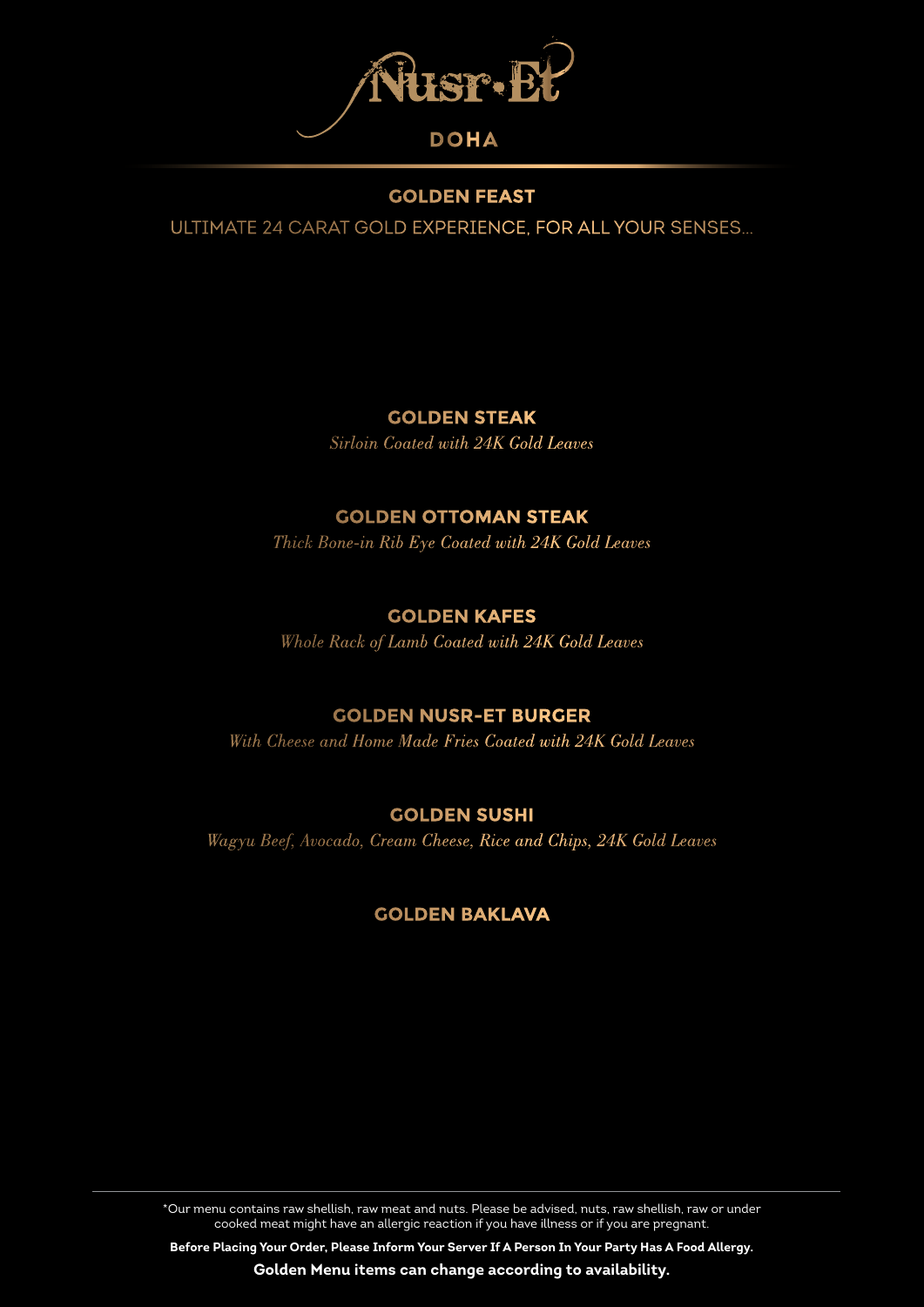

FOR THE REAL MEAT ENTHUSIASTS

# **STARTERS**

#### **RED TIGER PRAWNS**

*2 Pieces*

#### **NUSR-ET TACOS**

*Beef Ribs, Taco Shell, Sea Salt, Avocado, Cream Cheese, Jalapeno, Coriander, Parsley* 

#### **HOME SMOKED RIB EYE**

*Rocket, Cherry Tomato, Parmesan, Olive Oil and Crushed Pepper*

### **BEEF CARPACCIO**

*Arugula, Parmigiano Reggiano, Olive Oil,Dijon Mustard, 12 Year Aged Balsamic, Vinaigrette, Crushed Pepper*

### **BURRATA (300 G)**

*Basil Pesto, Tomato, Baby Rocket, 12 Years Aged Balsamic Vinaigrette, Olive Oil*

#### **SUCUK**

*Homemade Turkish Pepperoni, Bread and Cheddar Cheese* 

#### **CRISPY BABY SQUID**

*Sweet Capsicum, Tartar Sauce, Grilled Lemon* 

\*Our menu contains raw shellish, raw meat and nuts. Please be advised, nuts, raw shellish, raw or under cooked meat might have an allergic reaction if you have illness or if you are pregnant.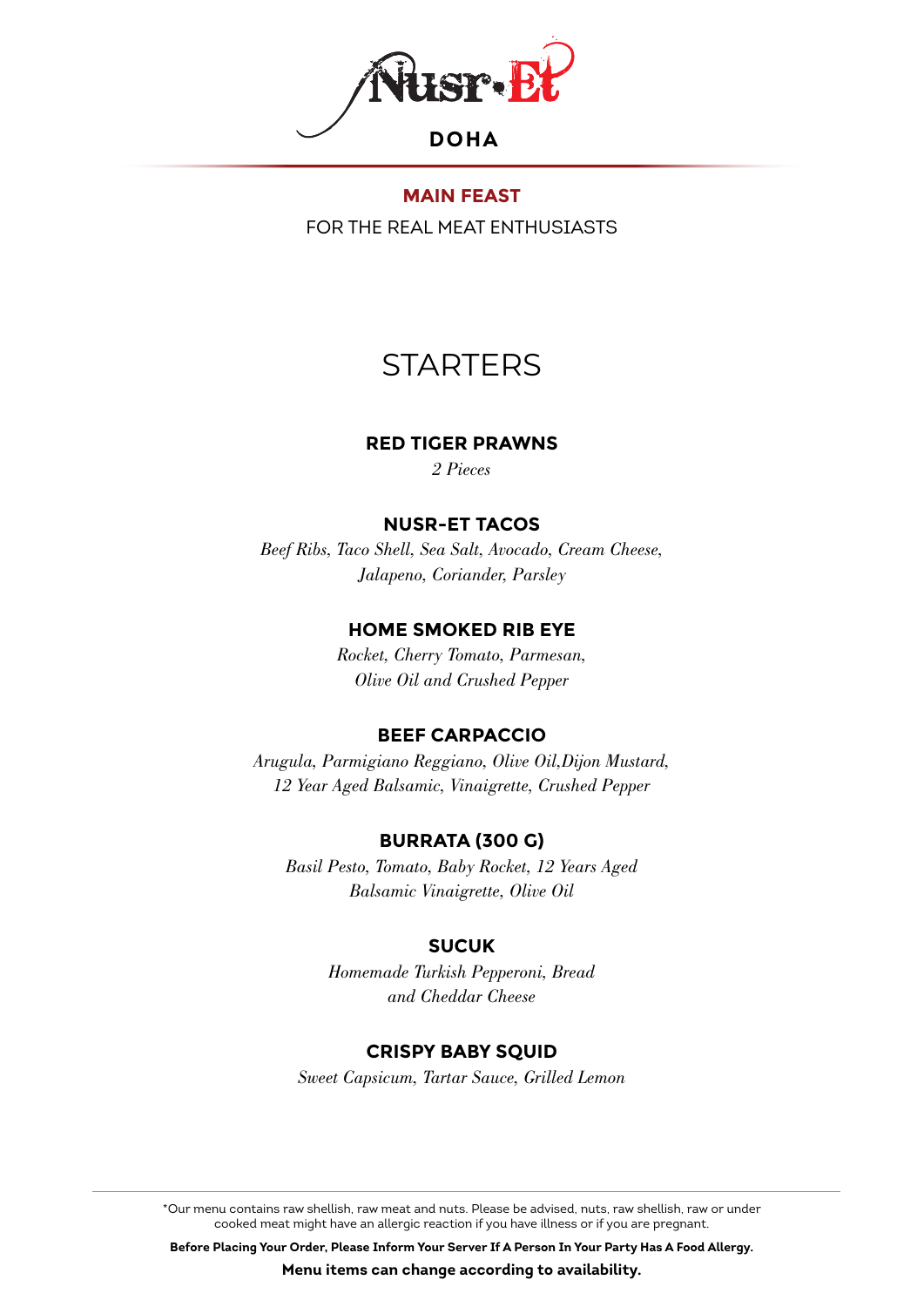

#### **MAIN FEAST**

# SALADS

#### **YEDIKULE SALAD**

*Lettuce, Caesar Sauce, Parmesan Cheese, Baguette Bread, Smoked Beef*

#### **AVOCADO SALAD**

*Avocado, Lettuce, Cherry Tomato, Pomegranate, Parmesan Cheese, Lemon, Corn, Olive Oil*

#### **STRACCIATELLA SALAD**

*Burrata Cheese, Cherry Tomato, Radish Red, Rocket Leaves, Lettuce, Orange Valencia, Balsamic Vaniger, Black Pepper*

#### **OTTOMAN SALAD**

*Tomato, Walnut, Onion, Green Pepper, Parsley, Chili Flakes, Pomegranate, Vinaigrette, Sumac, Olive Oil* 

#### **ARUGULA SALAD**

*Red Onion, Parmesan, Tomato, 12 Year Aged Balsamic Vinaigrette, Olive Oil, Sumac*

#### **NUSR-ET SPECIAL SALAD**

*Seasonal Leaves, Goat Cheese, Walnut, Raisins and Pomegranate Vinaigrette, Apple, Pomegranate Seeds, Cherry Tomato*

\*Our menu contains raw shellish, raw meat and nuts. Please be advised, nuts, raw shellish, raw or under cooked meat might have an allergic reaction if you have illness or if you are pregnant.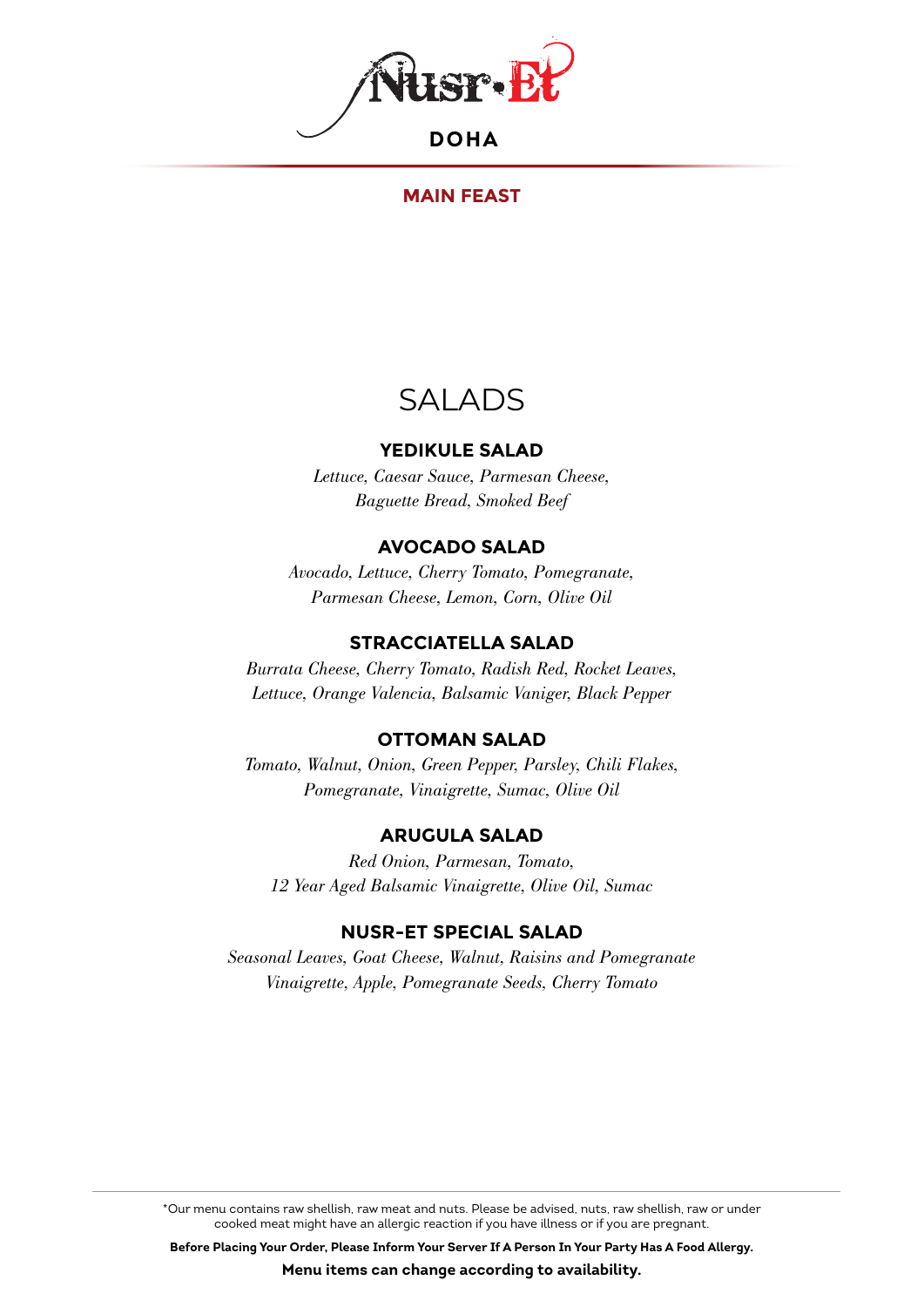

#### **MAIN FEAST**

# RAW & SHELLFISH

#### **BEEF TARTAR**

*Capers, Onion, Mustard, Potatoes Crisps, Ketchup, Olive Oil* 

#### **SALMON TARTAR**

*Salmon, Onion, Chives, Chili And Toast Bread, Rocket, Lemon, Olive Oil* 

#### **TIGER PRAWN COCKTAIL (3 PCS.)**

*Prawns, Cocktail Sauce, Rocket, Lemon*

\*Our menu contains raw shellish, raw meat and nuts. Please be advised, nuts, raw shellish, raw or under cooked meat might have an allergic reaction if you have illness or if you are pregnant.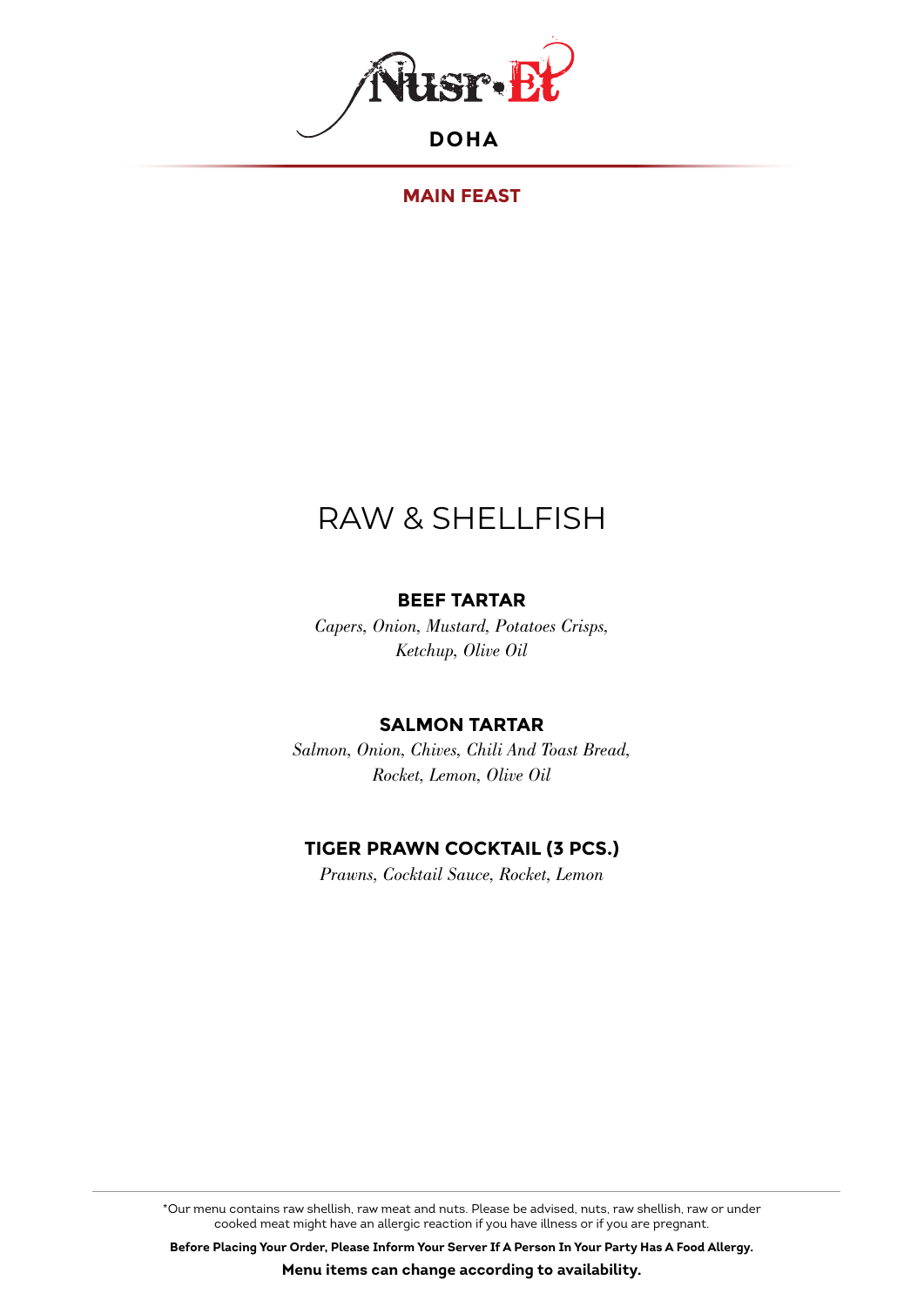

### **MAIN FEAST**

# SUSHI

#### **MEAT SUSHI**

*Wagyu Beef, Avocado, Cream Cheese, Rice and Chips* 

### **CRUNCHY SUSHI**

*Wagyu Beef, Carrots, Bell Pepper, Mango with Thai Rice*

# **VEGETARIAN MAKI (4 PCS.)**

*Asparagus, Cucumber, Avocado, Carrot & Lettuce*

# **TEMPURA ROLL (4 PCS.)**

*Avocado, Cucumber, Tempura, Spicy Mayo & Deep Fried Maki*

# **SALMON AVOCADO MAKI (4 PCS.)**

*Fresh Salmon, Cream Cheese, Avocado & Sesame Seeds*

# **BEEF TATAKI ROLL (4 PCS.)**

*Cream Cheese, Avocado, Cucumber, Topped with Unagi Sauce, Spicy Mayo, Tanuke & Blow Torched Beef*

\*Our menu contains raw shellish, raw meat and nuts. Please be advised, nuts, raw shellish, raw or under cooked meat might have an allergic reaction if you have illness or if you are pregnant.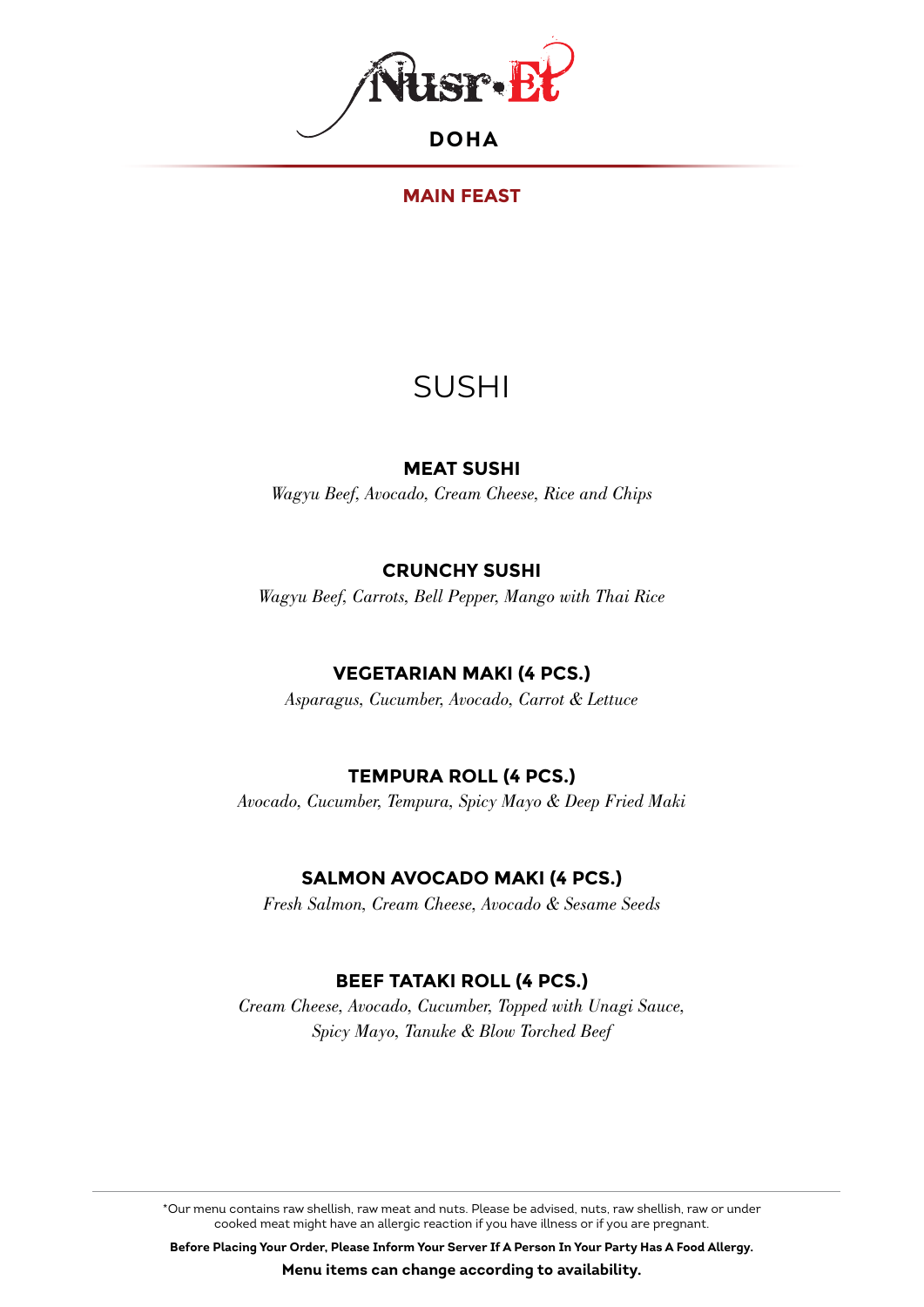

FOR THE REAL MEAT ENTHUSIASTS

# FROM THE CHAR-GRILL

MAJORITY OF OUR MEAT SELECTIONS ARE HIGHLY MARBLED WAGYU BEEF, SOURCED FROM THE TOP WAGYU PRODUCERS AROUND THE WORLD

**OTTOMAN STEAK (1200 G)** *Thick Bone-in Rib Eye*

**ISTANBUL STRIP LOIN (300 G)**

*Thick Strip of Sirloin*

### **SIRT**

*Charcoaled Tenderloin with Mustard Marination* 

#### **ŞAŞLIK, MARINATED TENDERLOIN (300 G)**

*Cream and Soya Sauce, Tenderloin Pieces with Onion and Spices*

# **NUSR-ET SIZZLING TENDERLOIN**

*Mustard Marinated Tenderloin Sliced and Grilled on a Hot Plate with Butter and Bread*

# **FILLET MIGNON (200 G)**

**NUSR-ET "SPAGHETTI" (200 G)** *Thinly Sliced Steak Strips with Sea Salt*

## **8 HOURS ROASTED BEEF ASADO SHORT RIB**

# **LAMB TENDERLOIN (250 G)**

*Marinated in Milk Sauce and Grilled*

#### **BEEF SKEWERS** *Sliced High Grade Wagyu Tenderloin*

**LOKUM (200 G)** *Beef Fillet*

**KAFES** *Whole Rack of Lamb*

**PORTER HOUSE** *Sirloin and Tenderloin in T-Bone*

\*Our menu contains raw shellish, raw meat and nuts. Please be advised, nuts, raw shellish, raw or under cooked meat might have an allergic reaction if you have illness or if you are pregnant.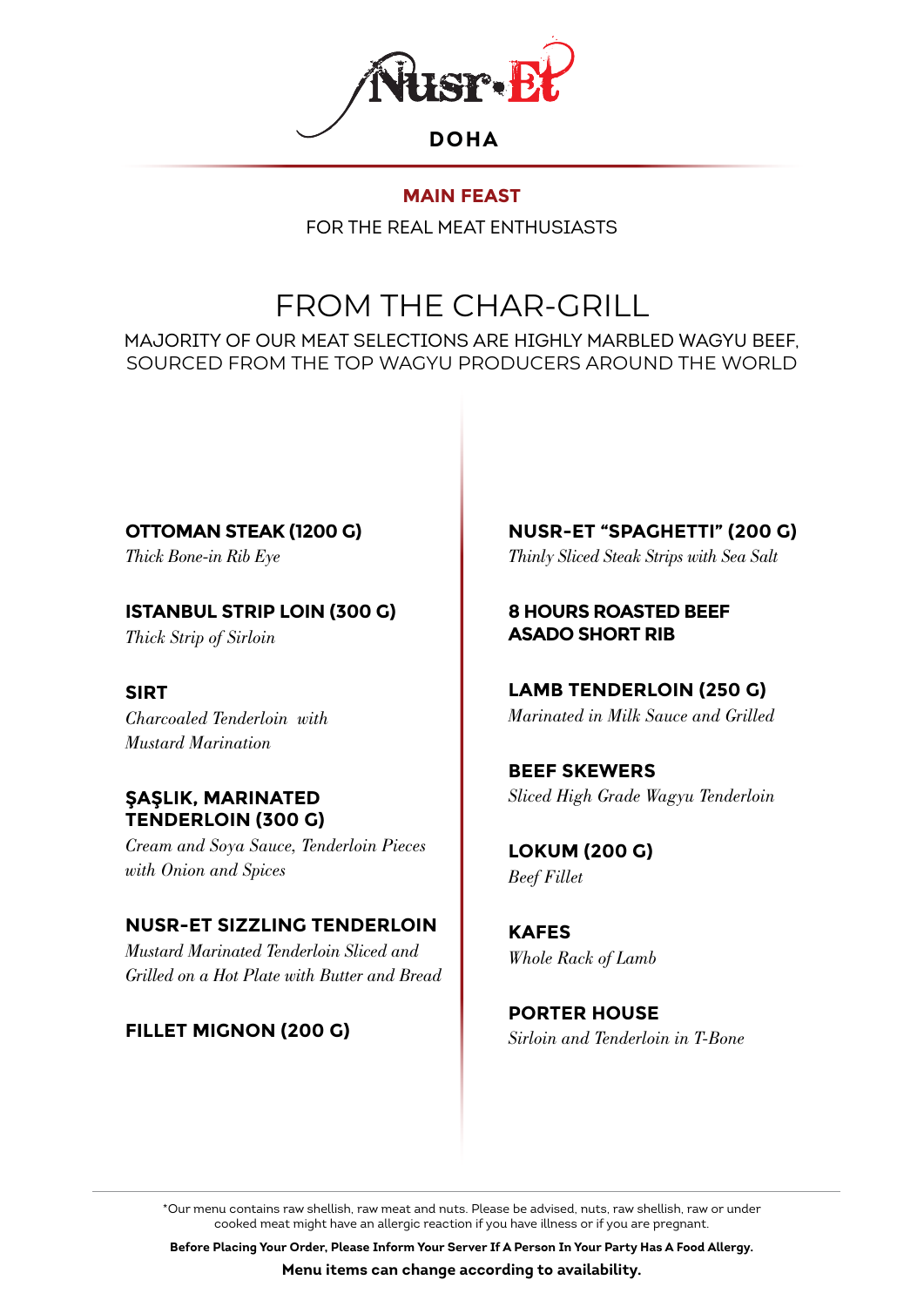

FOR THE REAL MEAT ENTHUSIASTS

# FROM THE CHAR-GRILL

MAJORITY OF OUR MEAT SELECTIONS ARE HIGHLY MARBLED WAGYU BEEF, SOURCED FROM THE TOP WAGYU PRODUCERS AROUND THE WORLD

# BURGER and MEATBALL

# **NUSR-ET MEATBALLS**

*With Cheese, Caramelized Onion, Smoked Beef and Home Made Fries on the Side*

### **NUSR-ET SPECIAL KOFTE**

*Heart-Shape Kofte with Cheese* 

# **NUSR-ET MEATBALLS WITH CHEESE**

*Stuffed with Cheese, Char Grilled with Home Made Fries*

\*Our menu contains raw shellish, raw meat and nuts. Please be advised, nuts, raw shellish, raw or under cooked meat might have an allergic reaction if you have illness or if you are pregnant.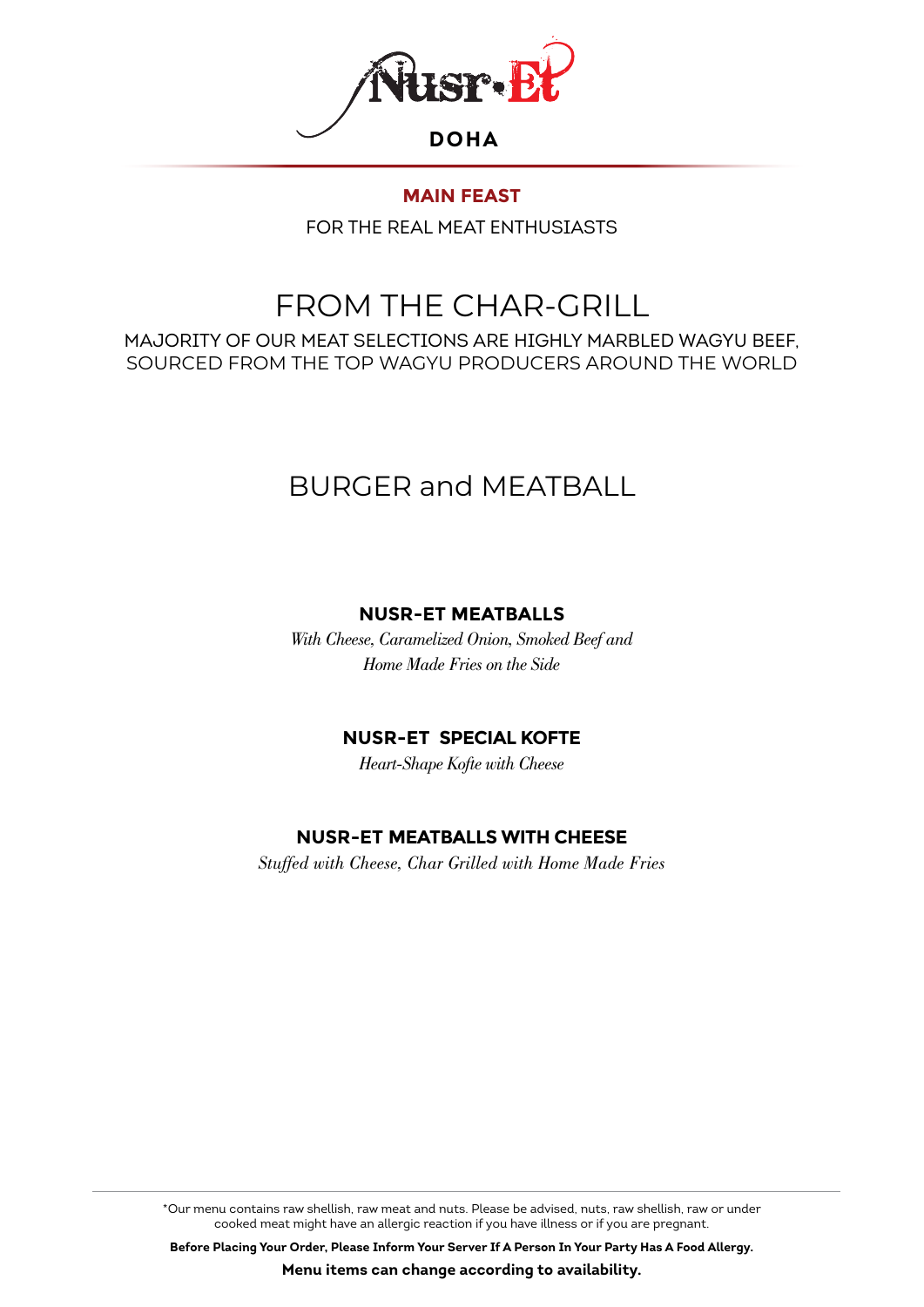

**MAIN FEAST**

# MAIN

#### **GRILLED ORGANIC SALMON**

*Salmon, Creamy Potato, Leeks*

### **HOME SMOKED CHICKEN**

*Served with Traditional Rice*

\*Our menu contains raw shellish, raw meat and nuts. Please be advised, nuts, raw shellish, raw or under cooked meat might have an allergic reaction if you have illness or if you are pregnant.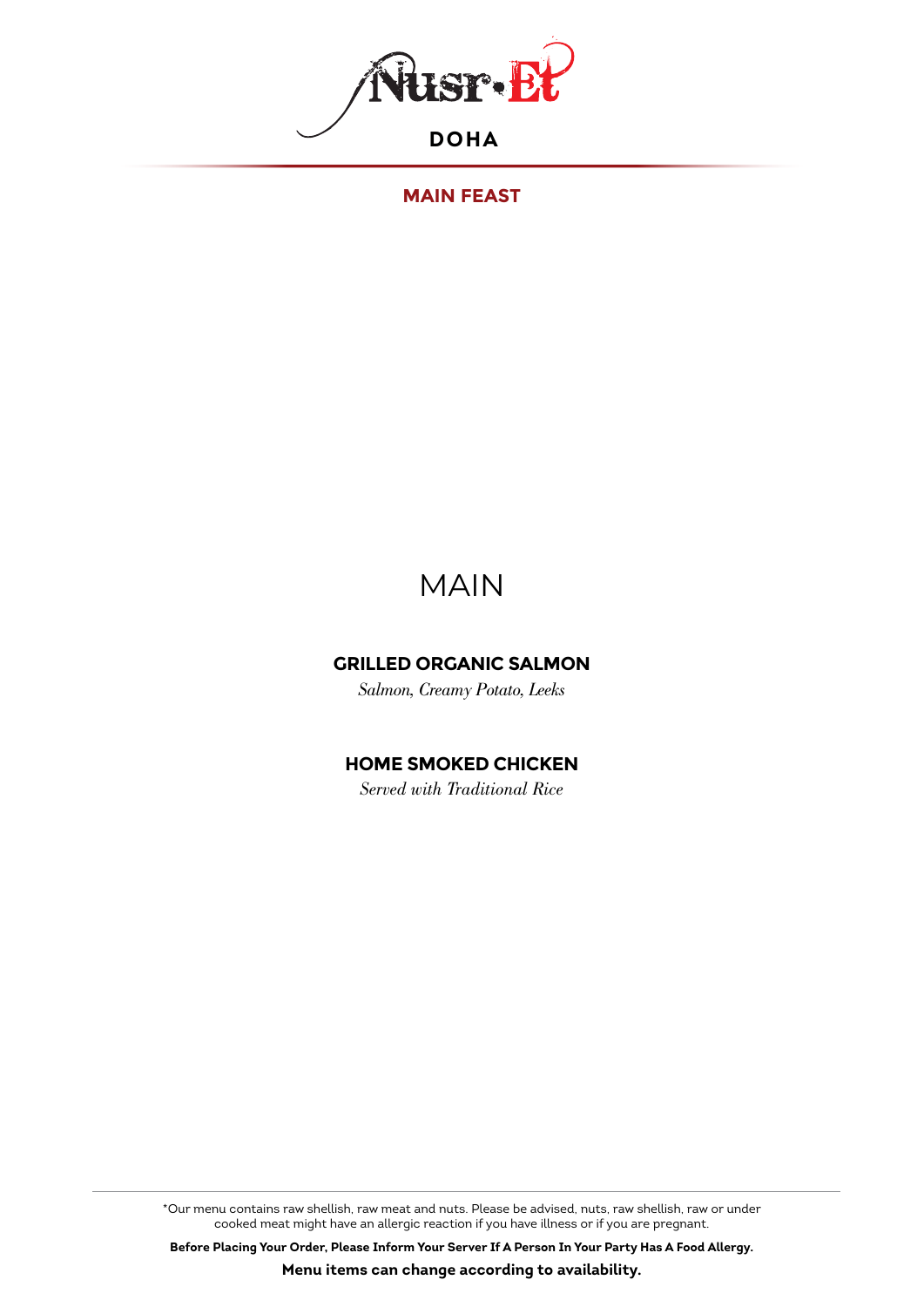

#### **MAIN FEAST**

# SIDES

**PARMESAN TRUFFLE FRIES**

#### **TRUFFLE CROQUETTES**

**ONION FLOWER**

#### **SLICED DOUBLE CHIPS**

#### **MASH POTATO**

#### **HOMEMADE FRIES**

#### **SALT BAKED POTATO**

## **SAUTÉED FIELD MUSHROOMS**

*Oyster, Chestnut, Cultivated Mushrooms, Soya Oil, Parsley*

#### **FRESH SPINACH**

*Spinach, Béchamel Sauce*

#### **MIXED TOMATO SALAD**

### **ASPARAGUS PEAS**

*Asparagus, Black Pepper, Garden Peas, Parsley, Mint, Chives, Coriander*

\*Our menu contains raw shellish, raw meat and nuts. Please be advised, nuts, raw shellish, raw or under cooked meat might have an allergic reaction if you have illness or if you are pregnant.